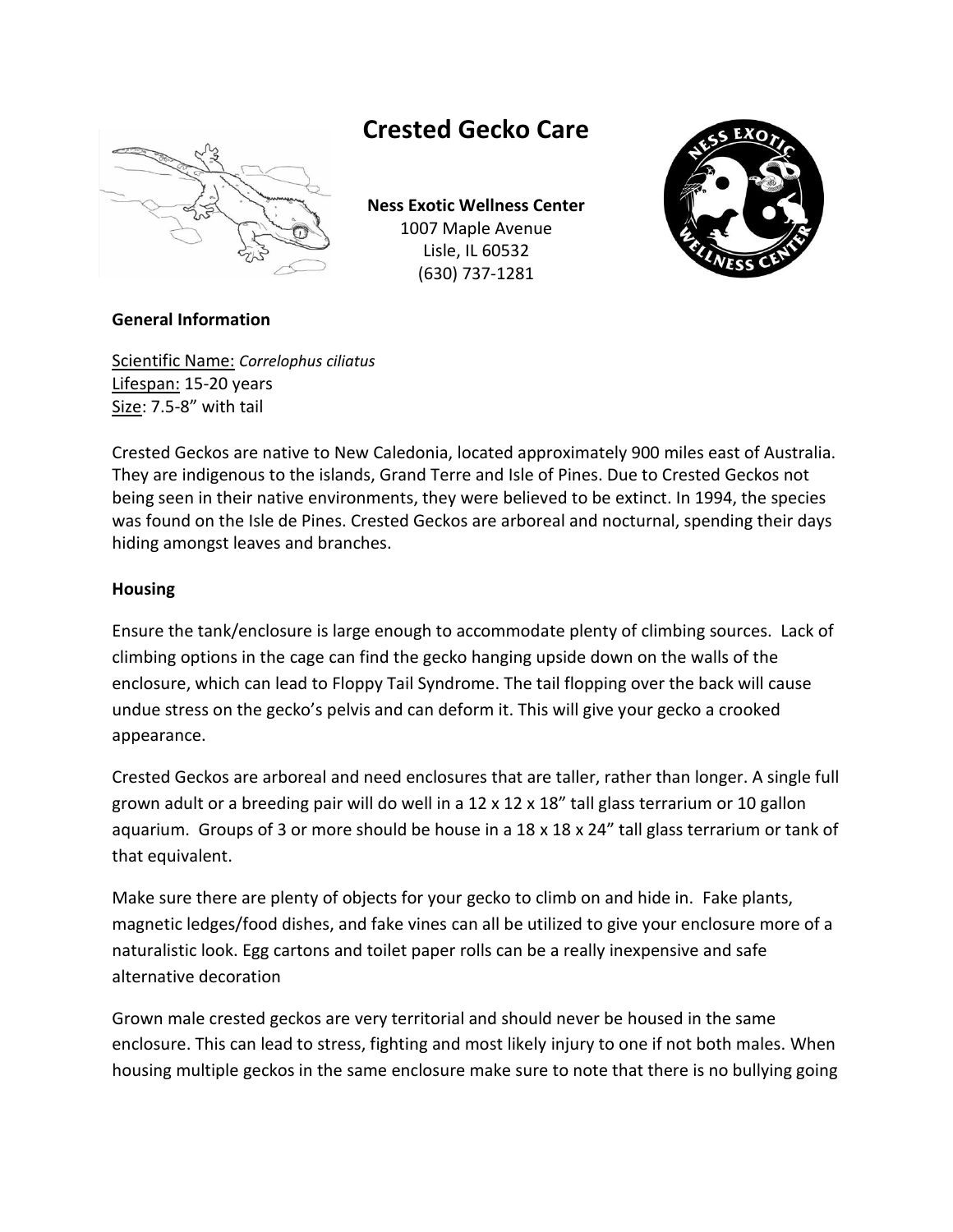on. Even among female geckos, fighting/bullying has been known to go on if there are not enough resources to go around.

Baby/Juvenile Geckos less than 12-15 grams in size should be housed in smaller enclosures to ensure success at finding food. Medium size Critter keepers or ventilated plastic shoe box/tubs work well for this purpose.

# **Substrate**

As far as bedding is concerned, while the use of bark, moss and soil may look pleasing to the eye, they can lead to impactions in your gecko and should be avoided. Paper Towels, Newspaper or reptile carpets are a safe bedding that can be easily cleaned and won't lead to impaction or other complications down the line. Avoid using cedar, pine and other wood shavings; hardwood and bark chips, gravel, kitty litter and walnut shells.

# **Lighting**

Although Crested Geckos are nocturnal, that does not necessarily mean they never see the light of day. Recent studies have shown nocturnal reptiles can not only utilize UVB lighting, it can help with overall health. However, make sure your Gecko has plenty of places to hide. Normal circadian rhythms should be established with 12 hour light and 12 hour dark cycles.

Enclosure should be placed in a room where it can be exposed to natural light from nearby windows during the day. DO NOT PLACE DIRECTLY IN FRONT/NEXT TO A WINDOW UNLESS BLINDS ARE DOWN. Direct sunlight on a tank can cause temperatures to rise to unsafe levels.

Temperature gradients should be established in the tank. Daytime temperatures should range from 72-78 degrees. Evening temperature should be kept around 70F.

## **Water**

Crested Geckos require high humidity in the range of 70-80%. The tank should be sprayed at least once to twice per day with a dry out period between. Be sure to monitor the cage for fungus with enclosures that are high in humidity.

A water bowl should always be place in the enclosure. Although most geckos will drink water off the walls and decor in the cage from spraying, many will drink directly from a bowl as well.

A Humidity Box can be added to aid in shedding, and is a must for egg laying females. Vermiculite makes an excellent substrate for humidity boxes that does not dry out right away. These can be misted once daily to once every other day.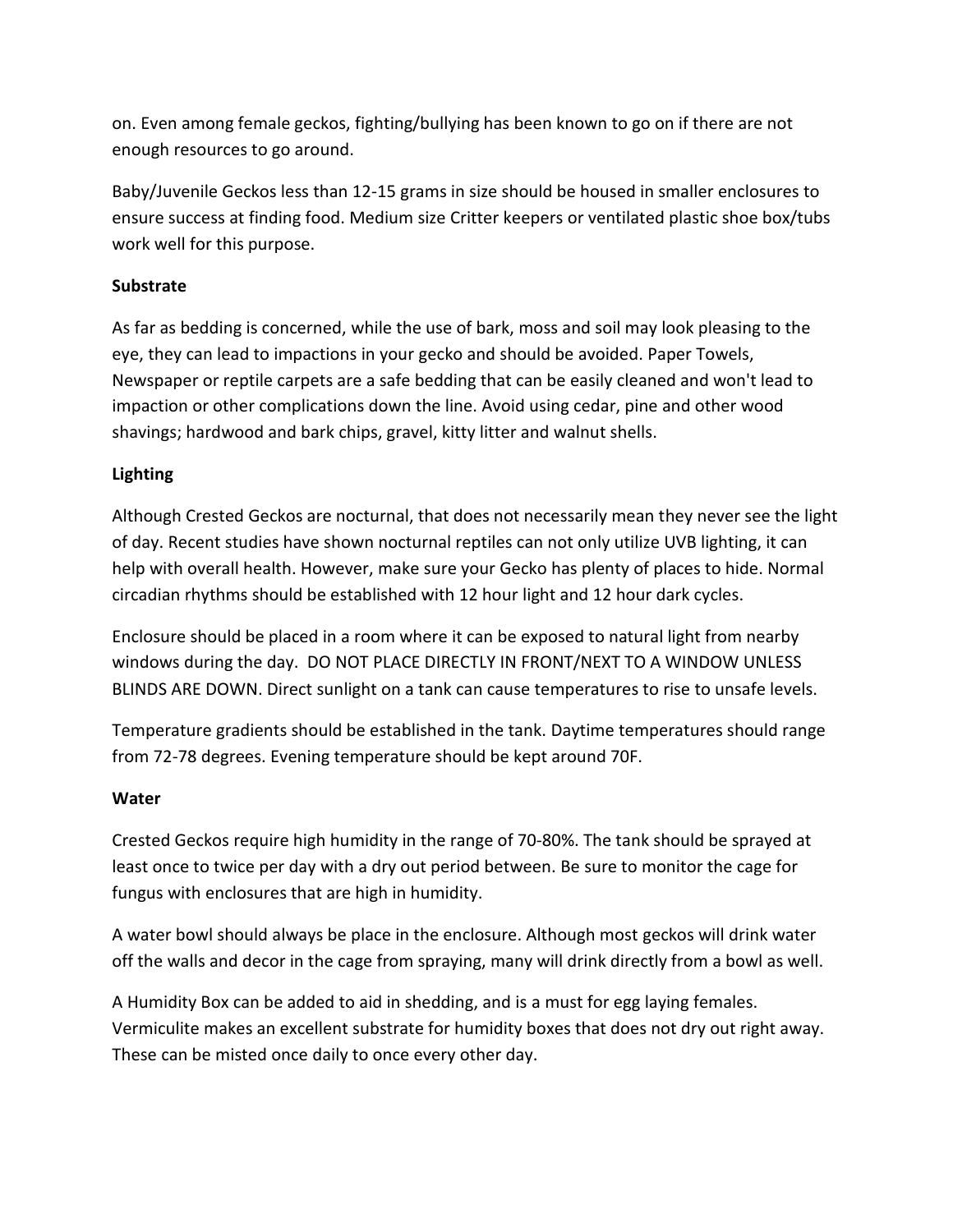#### **Diet**

Crested Geckos should have a powdered meal replacer along with crickets. Since they are nectar eaters they require nutrition from fruits. A few available brands include Pangea and Repashy which come in a variety of flavors for crested geckos.

It is recommended to also feed gut loaded, calcium sprinkled crickets once to twice weekly. All insects should be gut loaded (fed fresh veggies and vitamin/minerals) before feeding. Monitor your gecko and adjust feeding amounts as needed (if many insects are left uneaten or your gecko seems to be getting chubby, back off the amount fed). Never leave live prey in the cage for extended periods as insects may attack the gecko.

In addition to gut loading your insects, dust insects with a "calcium only" supplement two to three times a week, and use a reptile vitamin mineral supplement once a week. Make sure the reptile vitamin/mineral supplement contains vitamin D3.

## **Handling**

Crested Geckos are very docile in nature and can be handled with care. They are very jumpy reptiles, often leaping from one hand to the other. They like heights so will often run up or jump towards shoulders or faces. Limit handling of baby and juvenile geckos to avoid unnecessary stress. Unlike other species of Geckos, Crested Geckos are one of the few that do not regrow their tail. Therefore any grabbing of their tail should be avoided. Stressful situations including sudden loud noises, over handling, and poor husbandry can also lead to Cresties dropping their tail.

## **Common Health Issues**

- Dysecdysis (Abnormal/incomplete shedding): This occurs in geckos due to improper husbandry. Often retained shed will be located around the feet and toes, which can cause constriction at those areas and lead to necrosis. To prevent this from happening it is important to be sure there is appropriate humidity and temperature in the gecko's environment. A moist hide box should be provided especially during times of shed to facilitate extra humidity. You may also soak your gecko once daily in shallow, tepid water for 15-20 minutes during shedding.
- Autonomy (Tail dropping): Unlike many other geckos, crested geckos do not regrow their tail once it is lost. If you keep your gecko with another gecko, it is a possibility that a fight between them may result in a dropped tail. Other possibilities include dropping your gecko or other trauma, and putting your gecko in a stressful situation. In the wild they use this as a defense mechanism against predators to try to distract them while they attempt to escape.